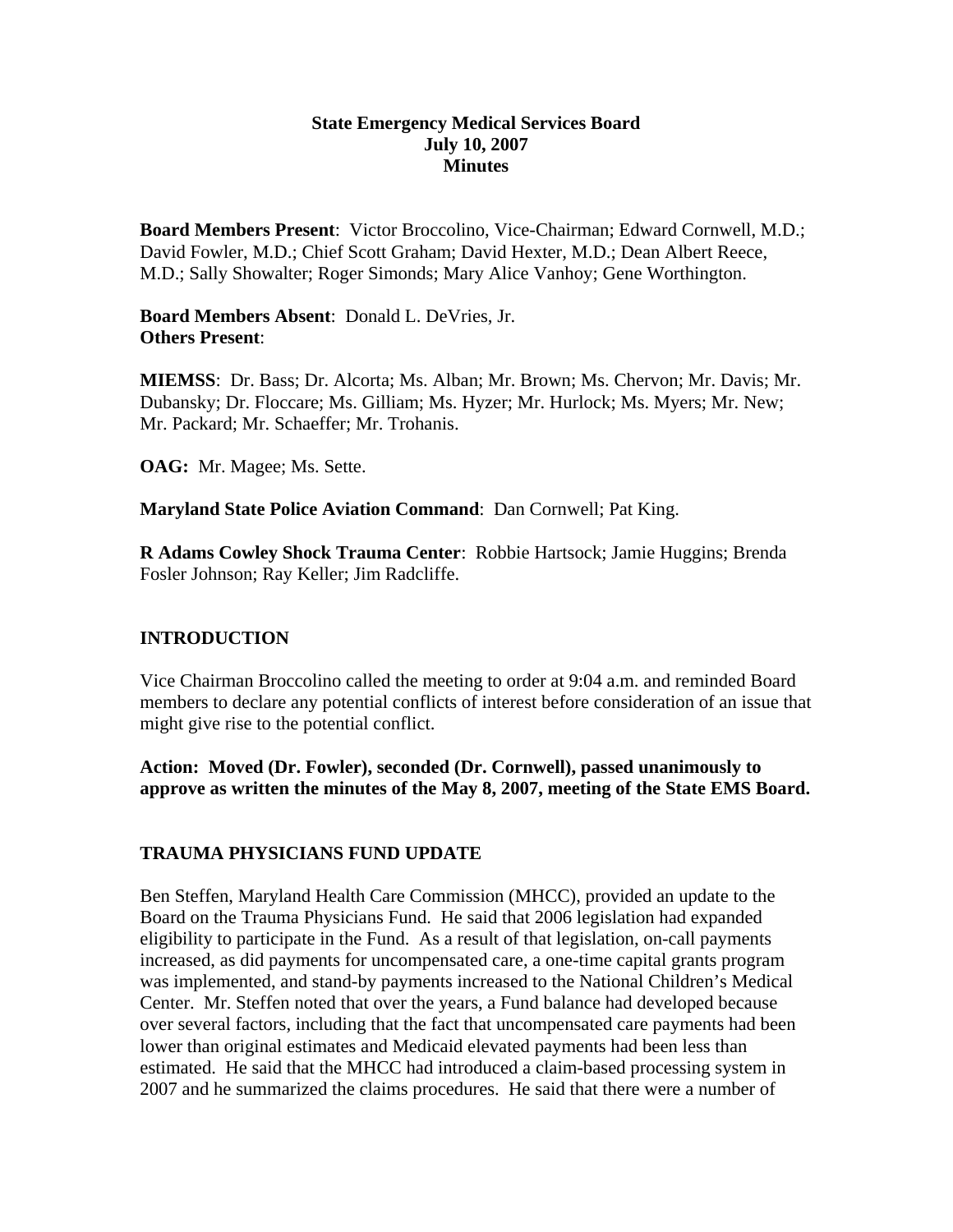challenges to be met in transitioning to the new claims processing system for uncompensated care. These include that there are significant differences between uncompensated care and standard third-party processing; the high number of claims had surpassed expectations which resulted in a temporary processing backlog; and physician practices were sometimes confused by payment processes used by the Comptroller's Office. He said that about \$13 million had been disbursed from the Fund in 2007, 36% of which was for uncompensated care, 34% for on-call costs, and 23% for the one-time equipment funding program. He indicated that over the next several months, in order to report to the legislature the on the Fund, the MHCC would be meeting with trauma centers and trauma physician practices to discuss potential future uses of the Fund balance.

# **EXECUTIVE DIRECTOR'S REPORT**

Maryland State Firemen's Association. Dr. Bass congratulated that the Maryland State Firemen's Association on their successful Annual Convention. He said that Paul Sterling had been elected President, Frank Underwood had been elected First Vice President and Roger Powell had been elected Second Vice President. He said that he looked forward to working with the new MSFA officers during the upcoming year.

Free-Standing Emergency Department. Dr. Bass reported that he had participated in several meetings dealing with various aspects of the new free-standing emergency facility to be located in Queen Anne's County. He said that the new facility would be developed by Memorial Hospital of Easton. He said that MIEMSS would be working with EMS providers regarding inter-facility transfers and that he hoped that the agency's previous experience with the free-standing facility located in Germantown would help guide protocol development. He noted that Bay Bridge may be a factor in this regard, given the likelihood of traffic back-ups on the Bridge, particularly during the summer months.

EMS Educational Standards. Dr. Bass reported that MIEMSS had completed its review of a draft of the proposed National Standard Curriculum and was prepared to submit comments which were due by the end of July. He said that one of MIEMSS' major concerns with the new standards was that it required an increased number of training hours (approximately 260 hours). He said that MIEMSS recommended that the number of hours for EMT education be reduced to 150 hours or less. He noted that the reduction in required hours could be accomplished by minimizing the hazmat orientation content, and removing much of the NIMS training from the course. He also suggested that the number of patient contact hours could be reduced to 10 hours or less. He also said that CPR training should be part of the course and, at the very least, CPR skill competency should be verified within the course framework.

Mr. Simonds expressed concern that reducing training standards might increase liability for jurisdictions. Chief Graham agreed and said that he thought NIMS should be a prerequisite. Dr. Bass said that draft of the National Standard Curriculum was an effort to guide curriculum development among the various publishers. He said that Maryland was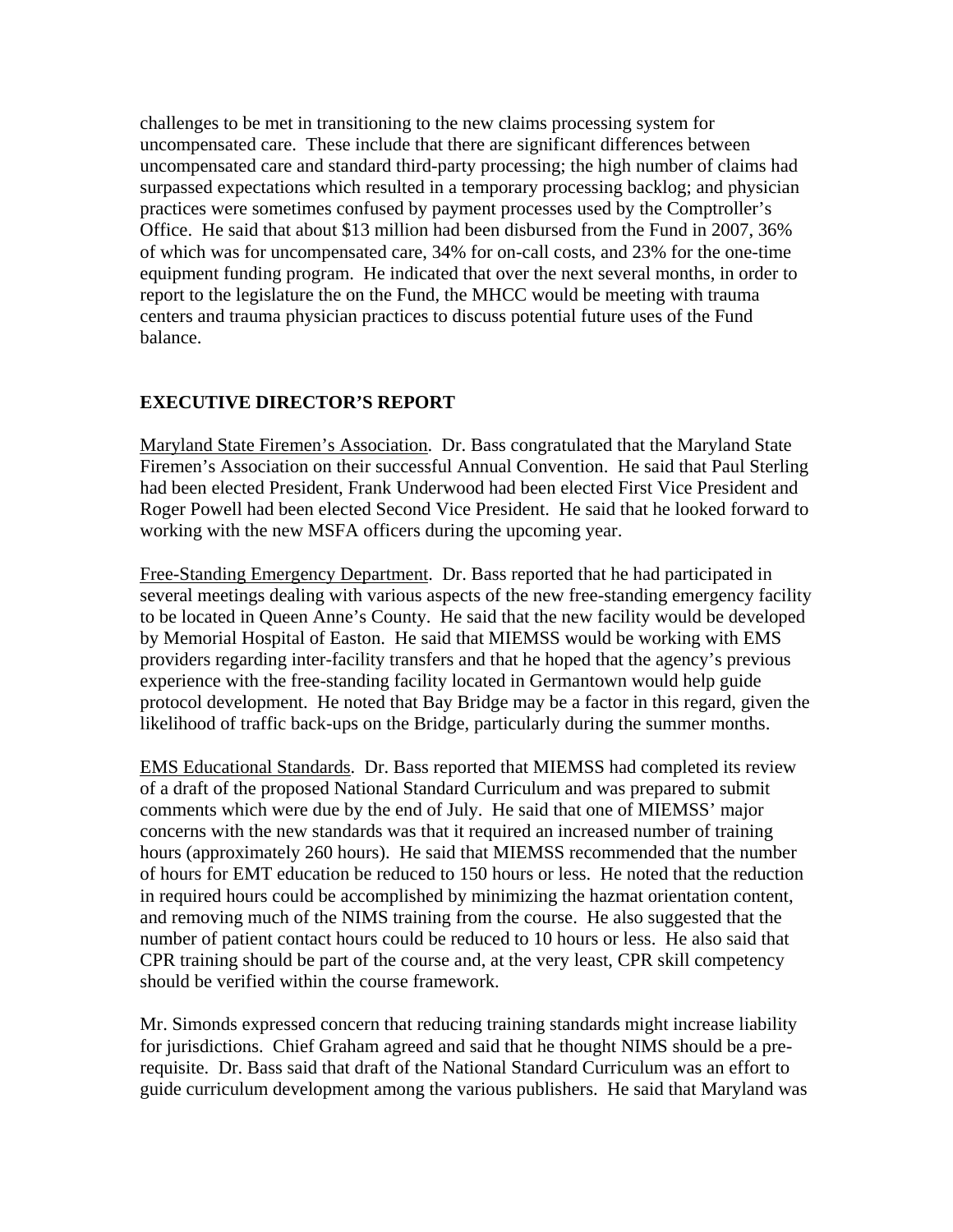under no obligation to follow the national standards, which should serve as a guideline, not a "requirement." He noted, however, that following national standards could be beneficial to EMS providers in certain respects, e.g., it would make it easier for Maryland providers who wished to practice in adjacent / other states that required compliance with national training standards.

Dr. Bass said that a revised draft of the standards was scheduled to be released in October. Mr. Broccolino asked that a copy of the revised draft of the EMS Education Standards be distributed to the Board as soon it was released. He said that he would not ask the Board members to vote to approve comments to be submitted by MIEMSS. Rather, he indicated that it was the sense of the Board that MIEMSS should submit its comments as planned.

Prince George' Hospital Center / Dimensions Health System ("Dimensions"). Dr. Bass reported that MIEMSS continued to monitor the Dimensions Health System situation in conjunction with other state health officials and EMS providers.

ED Overcrowding. Dr. Bass said that MIEMSS had met with DHMH Secretary Colmers and staff from the Maryland Health Care Commission and the Office of Health Care Quality to discuss ongoing concerns with emergency department overcrowding. He also said that MIEMSS had been working to complete a draft Centralized Routing Pilot Project that could be implemented in jurisdictions interested in actively managing patient routing. He said that the pilot project routing system would be similar to that currently used in Baltimore City and Washington, D.C.

Cardiac Centers. Dr. Bass reported that MIEMSS was in the process of developing draft regulations for the designation of Acute Cardiac Interventional Centers. Once designated, these hospitals would receive ambulance-transported patients with acute STelevation myocardial infarction (STEMI) who need rapid primary percutaneous coronary intervention. Dr. Bass said that staff would soon be meeting with the Maryland Health Care Commission to discuss the draft regulations.

Legislative Studies. Dr. Bass said that MIEMSS was working on two studies to be submitted to the Maryland General Assembly: (1) a study of All-Terrain Vehicle accidents; and (2) a study of cardiac arrests at public swimming pools to include recommendations on locations for potential placement of automated external defibrillators.

Budget. Dr. Bass reported that the budgeting process for FY09 had started and that the agency was awaiting direction from the Department of Budget & Management. He said that the Finance Committee would soon be meeting to consider the draft budgets of MIEMSS, MFRI, the Shock Trauma Center, and MSP Aviation.

FRED / CHATS. Dr. Bass said that MIEMSS was actively considering purchasing software that would replace the original FRED and CHATS systems that MIEMSS had developed several years ago.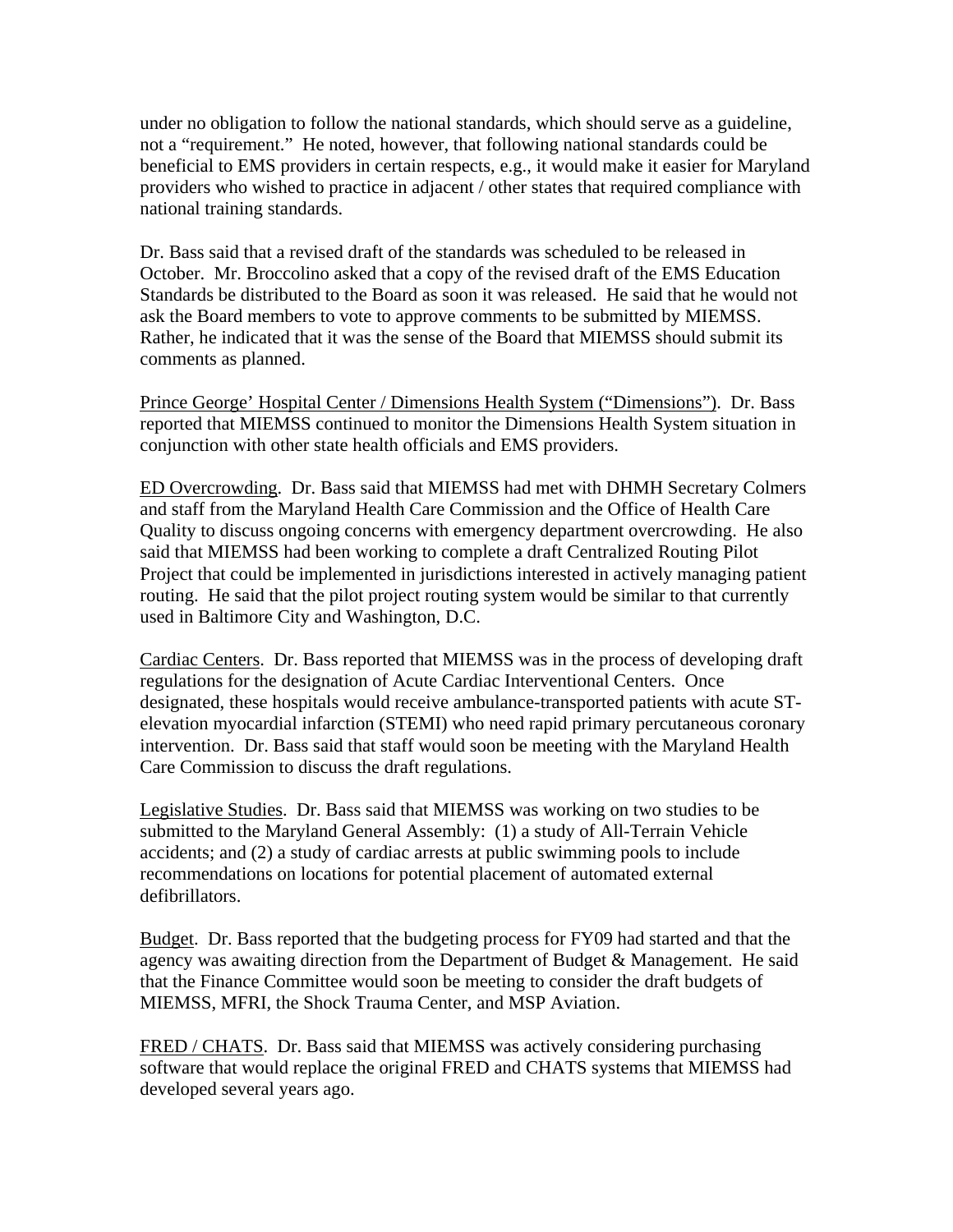Dr. Bass reporting that Judy Lau died in June. He said that she had been active in the Maryland State Firemen's Association and had also worked with Delegate Brian Moe for many years.

### **SEMSAC REPORT**

Mr. Simonds reported that SEMSAC had not met in July. He said the next SEMSAC meeting would be held in September.

#### **SHOCK TRAUMA CENTER REPORT**

Ms. Johnson distributed the Shock Trauma report in writing. She noted that the Shock Trauma Center had not been on capacity alert in six months.

Mr. Broccolino congratulated Ms. Johnson on her induction into the Maryland State Firemen's Association's Hall of Fame.

#### **MSP AVIATION COMMAND**

Capt. Dan Cornwell, Assistant Commander for MSP Aviation, and Sgt. Pat King updated the Board on the MSP Aviation Command budget. Sgt. King indicated that MSP Aviation would follow-up the verbal report to the Board with a written report after all FY07 budget close-out activities had been completed. He said that it appeared that as of July 2, MSP Aviation had an approximate net adjusted unspent closing FY07 balance of \$123,000 in general funds and \$416,000 in special funds.

Capt. Cornwell reported that due to scheduled and unscheduled helicopter maintenance, there had been temporary section shut-downs because no aircraft was available. He said that two helicopters were in the midst of "T" inspections which were taking longer than anticipated because of the unavailability of needed parts and that some stress fractures had been identified during the inspections. He also said that Keystone was completing one of the required maintenance inspections since it could complete the inspection faster than the MSP. He said that there were 2 "G" and 5 "T" inspections that would need to be completed during FY08. He said that the loss of certain maintenance staff that had left to take other jobs was a further complicating factor. He said that the MSP had four (4) open positions which could potentially be converted to maintenance slots. He also reported that Ron Eaton had resigned from the MSP.

Mr. Broccolino asked about the manufacturer's requirements for supplying parts in a timely manner. Capt. Cornwell said that Major McAndrew had met with the manufacturer to try to address the issue. Mr. Broccolino asked whether all the required inspections could be completed within budget. Capt. Cornwell indicated that it would be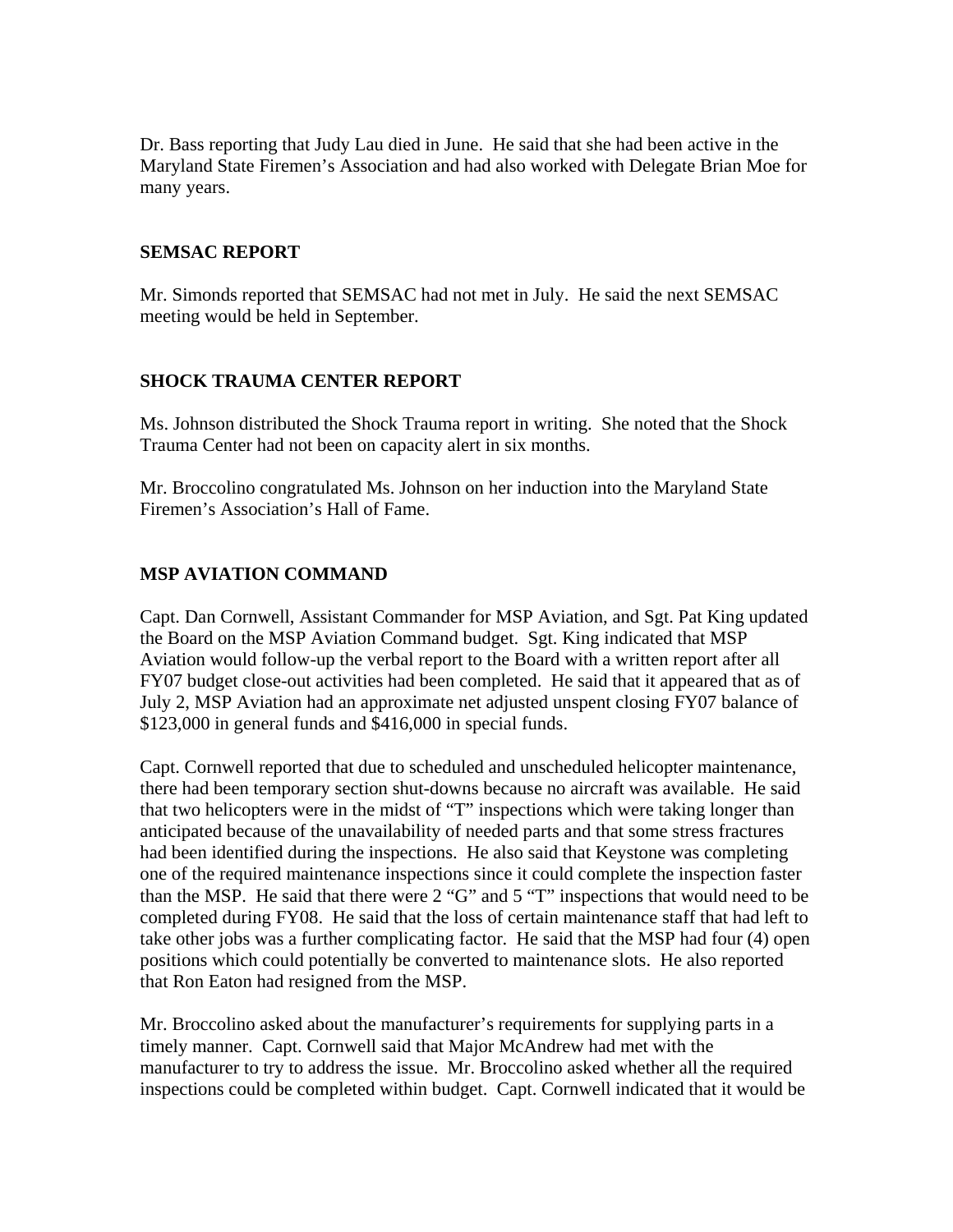possible to cover the additional personnel costs within the budget, but that completion of the "T" inspections might require additional funding.

# **LEGISLATIVE REPORT**

The legislative update was included in the Executive Director's report (above).

## **NEW BUSINESS**

Proposed AED Legislation. Dr. Bass said that MIEMSS had drafted proposed legislation that would modify the Facility AED Program to make changes needed to update the Program, to ease requirements on entities participating in the Program and to remove perceived barriers to Program participation. He reminded the Board that MIEMSS had proposed changes to the existing Facility AED Program statute in last year's legislature, but that action on the bill had not been completed before the legislature adjourned. He said that the draft that the Board would be considering included the changes that were proposed last year, as well as certain new provisions. Ms. Myers said that the AED Task Force had reviewed and made additional suggestions to modify the statute, which were included in the draft.

Ms. Sette summarized the major components of the draft legislation, which include: (1) removal of the requirement for an entity to register with the EMS jurisdiction in which the entity is located, since MIEMSS currently notifies jurisdictions of entity participation; (2) removal of the requirement for independent medical direction, since any necessary retrospective quality assurance can be provided by the Regional AED Council; (3) removal of the \$25 registration fee; (4) removal of restrictions on individual use of AEDs; and (5) extension of immunity to Regional AED Councils and strengthening existing immunities available to facilities and individuals.

Chief Graham said that it was helpful for local jurisdictions to know if an AED is located in a physician's or dentist's office since the device could potentially be accessed during a cardiac arrest elsewhere in the building. Ms. Van Hoy said that if the device was located in a public area within that building, it would have been registered with MIEMSS which have already notified the jurisdiction. Dr. Hexter suggested a change to the immunity section, the effect of which would provide blanket immunity for the Regional AED Council and individuals. Ms. Sette said that she would modify the immunity language as suggested. **Upon the motion of Ms. Van Hoy made a motion, which Dr. Hexter seconded, the Board approved the draft legislation as modified by the suggested immunity changes.**

Stroke Center Designation. Mr. Young updated the Board on the Primary Stroke Center designation process. He said that ten (10) hospitals had completed the MIEMSSdesignation process and ten (10) had been JCAHO certified, which had been accepted by MIEMSS. He said that as of September 1, 2007, EMS providers were to begin triaging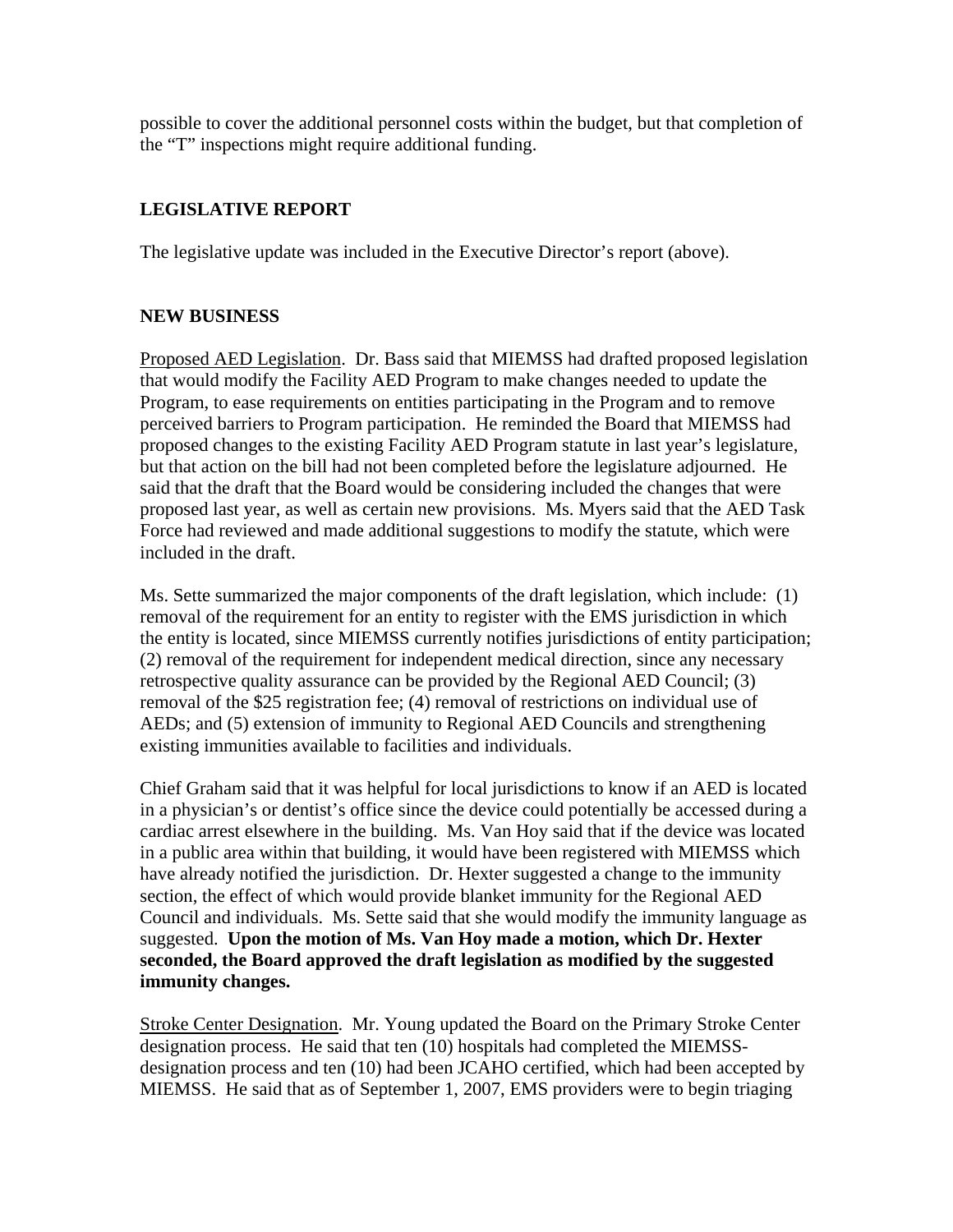stroke patients to the designated Primary Stroke Centers. He said that he anticipated that an additional nine (9) hospitals would seek Primary Stroke Center designation and that by the end of the year approximately 30 Maryland hospitals would be functioning as Primary Stroke Centers.

Stroke Registry Program. Mr. Young asked the Board to approve a stroke registry program for the Primary Stroke centers. He said that MIEMSS regulations require designed stroke centers to participate in a stroke registry and to submit certain data for quality assurance purposes. He said that the American Stroke Association's "Get With the Guidelines" was a registry program that monitored the full continuum of stroke care from EMS care to hospital discharge. He said that hospitals must be an annual fee of about \$1,100 for use of the program and that MIEMSS would also pay about \$1,100 annually to access the data, run statewide reports and compare data to national benchmarks. He said that the Primary Stroke Center steering committee had recommended use of the "Get With the Guidelines" Program. **Upon the motion of Ms. Showalter, which was seconded by Chief Graham, the Board approved the "Get With the Guidelines" Program as the approved stroke registry for Primary Stroke Centers.** 

## Proposed Protocol Changes.

- Pilot Program EMT-B Acquisition of 12-Lead Electrocardiography. Dr. Alcorta distributed a corrected version of the Pilot Program and explained that it would permit the EMT-B level to acquire and transmit a 12-lead ECG to a receiving hospital. He said that EMT-B use of 12-leads might be effective in reducing door-toperfusion time for the acute myocardial infarction patient. **Upon the motion of Dean Reece, which was seconded by Chief Graham, the Board voted to approve as corrected the Pilot Program – EMT-B Acquisition of 12-Lead Electrocardiography.**
- Removal of Verapamil and Availability of Lycophilized Diltiazem. Dr. Alcorta said that this protocol change involved discontinuance of Verapamil in favor of Diltiazem since the latter was the superior medication for atrial fibrillation / atrial flutter. Ms Van Hoy said that some jurisdictions had purchased Verapamil and needed a timeframe for the change to be implemented. She suggested that the protocol specify October 1, 2007, as the date for the change to be completed. **Upon the motion of Ms. Van Hoy, which was seconded by Dean Reece, the Board approved as modified the protocol change.**

## **OLD BUSINESS**

Hand and Upper Extremity Regulations. Mr. Magee and Ms. Beachley reported that the draft Hand and Upper Extremity Trauma Center Standards had been published as proposed regulations on April 27, 2007, and that no comments had been received. **Upon the motion of Chief Graham, which was seconded by Ms. Van Hoy, the Board**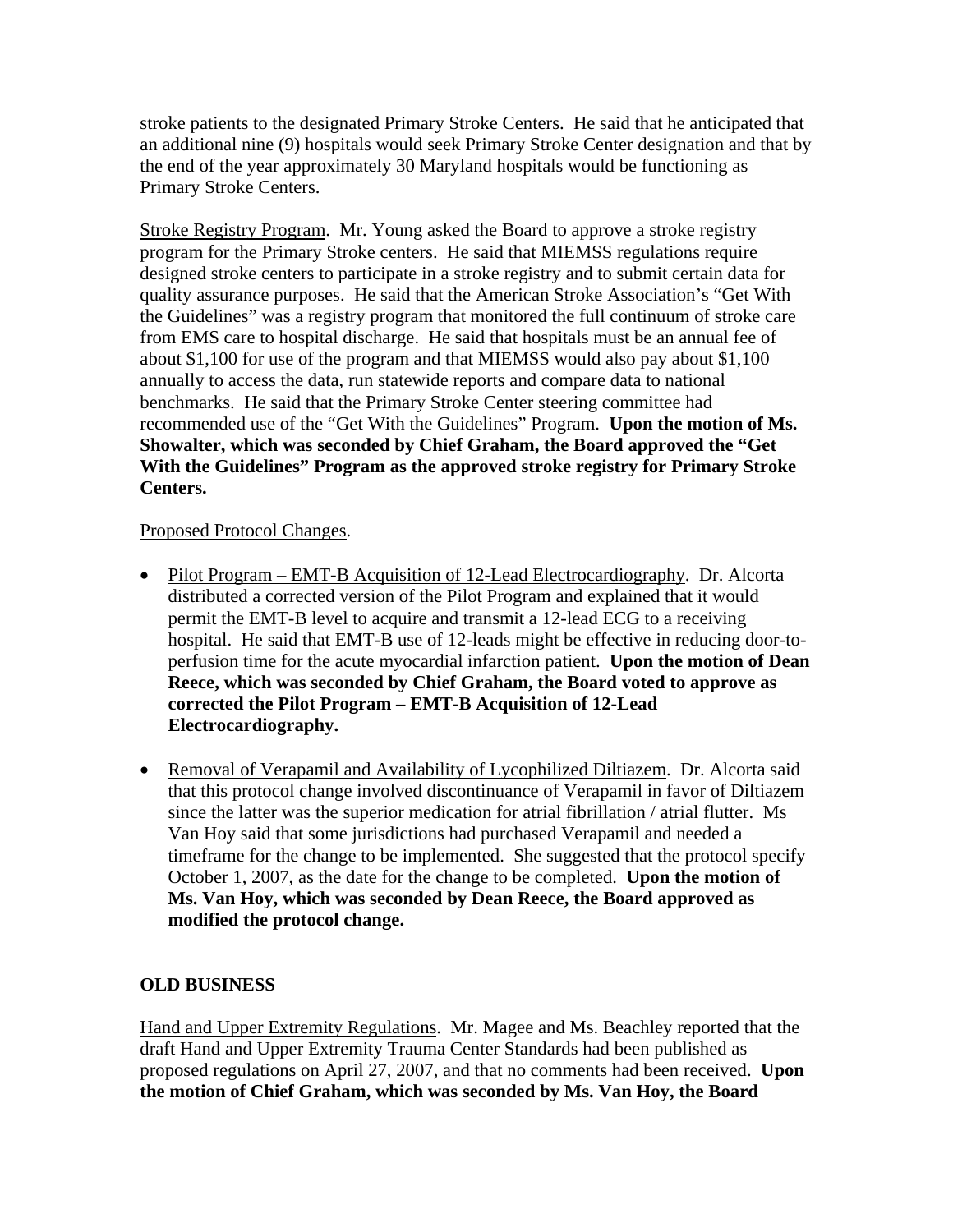**approved as final regulations the Hand and Upper Extremity Trauma Center Standards.** 

## **ADJOURN TO CLOSED SESSION**

**Upon the motion of Ms. Van Hoy, which was seconded by Dr. Cornwell, the Board adjourned to closed session to carry out administrative functions and to consult with counsel to obtain legal advice on pending disciplinary actions under State Government Article § 10-508(7), to consult with staff and counsel on pending litigation under State Government Article § 10-508(8), and to maintain certain records and information in confidence as required by Health Occupations Article § 14-506(b) under State Government Article § 10-508(13), and to thereafter resume open session.** 

**Board Members Present at the Closed Session**: Edward Cornwell, M.D.; David Fowler, M.D.; David Hexter, M.D.; Sally Showalter; Roger Simonds; Mary Alice Vanhoy, R.N.

**Others Present**: Dr. Bass, Ms. Bailey, Ms. Gainer, Mr. Dubansky, Mr. Magee, Ms. Sette, Mr. Schaeffer, Mr. Trohanis, Mr. Young.

The administrative function was the review of confidential hospital information, the review of educational program information, consideration of nominations to fill vacancies in the Statewide EMS Advisory Council, and the application of provider disciplinary rules to existing cases.

## **RECONVENE IN OPEN SESSION**

The Board reconvened in open session at 12:25 p.m.

Primary Stroke Center Designation. Ms. Beachley said that MIEMSS had made the following determinations regarding Primary Stroke Center designation under COMAR 30.08:

| Full five-year designation |
|----------------------------|
| Full five-year designation |
| Full five-year designation |
| Full five-year designation |
| Full five-year designation |
| Full five-year designation |
| Full five-year designation |
| Full five-year designation |
| Full five-year designation |
|                            |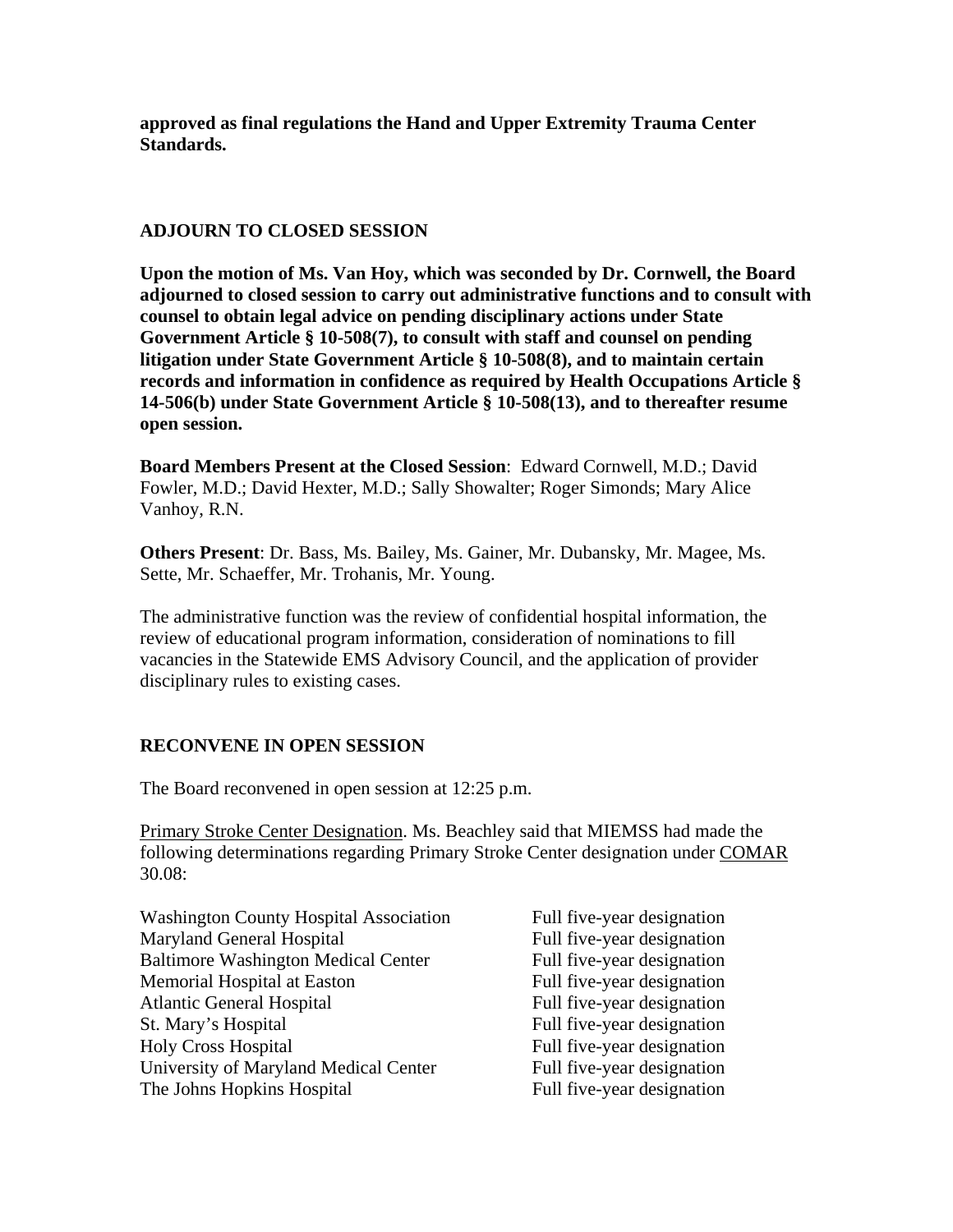| The Johns Hopkins Bayview Medical Center |
|------------------------------------------|
| Sinai Hospital of Baltimore              |
| Suburban Hospital                        |
| Anne Arundel Medical Center              |
| <b>Greater Baltimore Medical Center</b>  |
| St. Joseph Medical Center                |
| <b>Montgomery General Hospital</b>       |
| Peninsula Regional Medical Center        |
| Good Samaritan Hospital                  |
| Memorial Hospital & Medical Center       |
| of Cumberland, Inc.                      |
| Civista Medical Center                   |

Full five-year designation Full five-year designation Full five-year designation Full five-year designation Full five-year designation Full five-year designation Full five-year designation Full five-year designation Full five-year designation

Provisional one-year designation Denial

**Upon the motion of Chief Graham, which was seconded by Ms. Showalter, the Board approved MIEMSS' Primary Stroke Center designation determinations as presented, with Dr. Cornwell abstaining from voting as to the Johns Hopkins Hospital and Johns Hopkins Bayview Medical Center, and Ms. Van Hoy abstaining from voting as to Memorial Hospital at Easton.** 

Region V Base Station Re-Designation. Ms. Beachley reported that base station inspections had been completed in Region V and asked the Board to approve the following re-designation determinations made by MIEMSS:

| Prince George County Hospital Base Station | One-year re-designation |
|--------------------------------------------|-------------------------|
| Montgomery General Hospital Base Station   | Two-year re-designation |
| Civista Hospital Base Station              | Two-year re-designation |
| <b>Shady Grove Hospital Base Station</b>   | Two-year re-designation |
| Washington Adventist Hospital Base Station | Two-year re-designation |

## **Upon the motion of Ms. Van Hoy, which was seconded by Dr. Cornwell, the Board approved MIEMSS' Base Station re-designation determinations as presented.**

Charles County Advanced Life Support Education Program. Mr. Trohanis reported that MIEMSS had considered the request for re-approval of the Charles County ALS Education Program. He said that MIEMSS inspection of the Program had indicated that a one-year provisional program approval was appropriate and that MIEMSS would monitor the Program during that year. **Upon the motion of Dr. Cornwell, which was seconded by Ms. Vanhoy, the Board approved a one-year provisional re-approval of the Charles County Advanced Life Support Education Program.** 

Perinatal Designation and Re-Designation. Ms. Bailey reported that MIEMSS staff and site review teams had visited Frederick County Hospital. She said that, as a result, MIEMSS had designated the Hospital as a Level IIIA Perinatal Referral Center. She also reported that MIEMSS staff and site review teams had visited Sinai Hospital; MIEMSS had re-designated Sinai Hospital as a Level IIIB Perinatal Referral Center. **Upon the motion of Ms. Vanhoy, which was seconded by Dr. Cornwell, the Board approved**